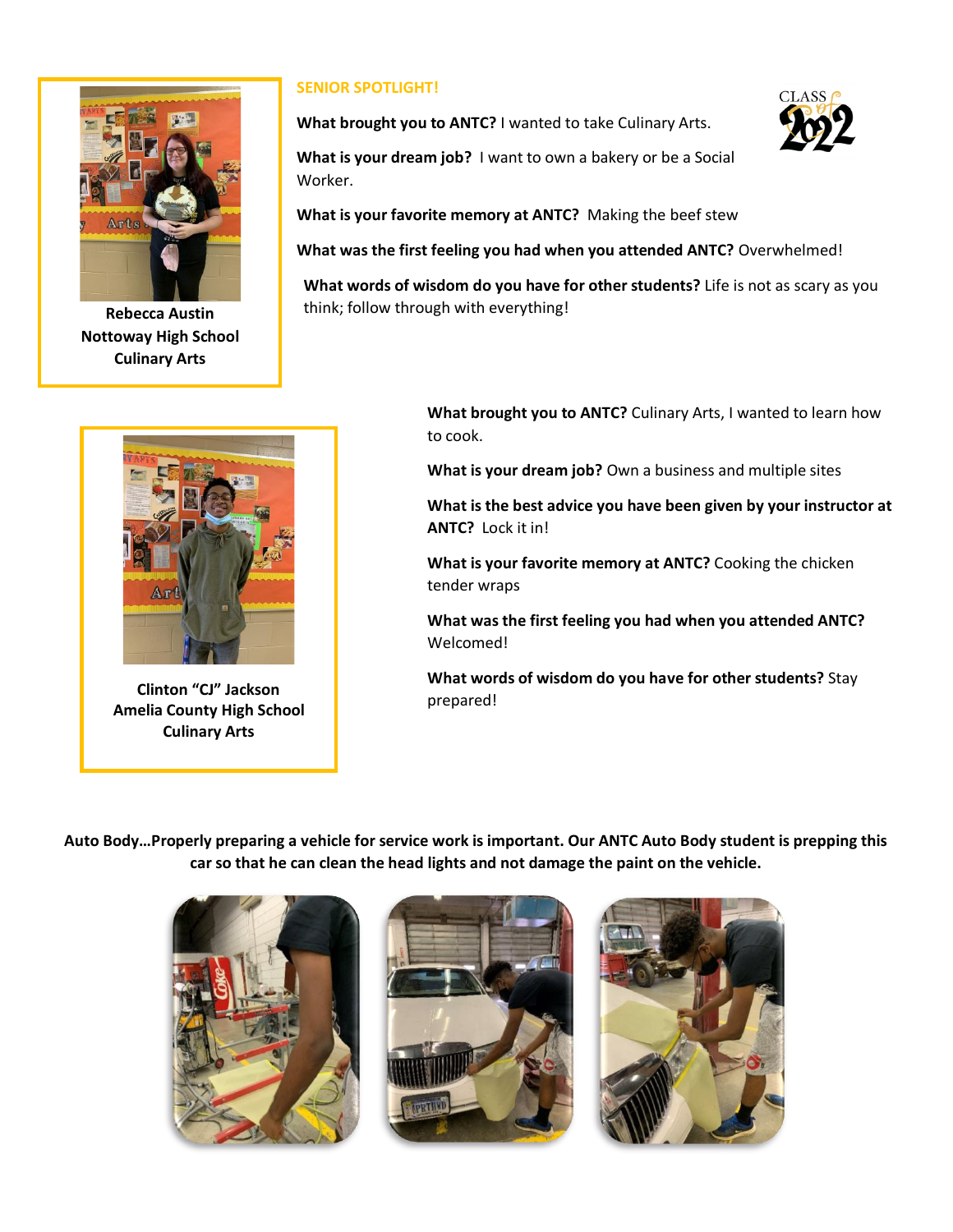**Certified Nurse Aide…Thank you to Bryant & Stratton for sharing information about their nursing program.**



**Cosmetology…Students had the opportunity to participate in a zoom training session with a local barber.** 



**Culinary Arts…Barbecue Chicken, Macaroni & Cheese & Roll**

**Our culinary arts students are absolutely AMAZING!!! I guess we can watch our weight during the summer!**



**Medical Assistant…Drawing Blood… As part of our Medical Assistant program, students must be able to collect basic specimens for analysis in a clinical setting.**